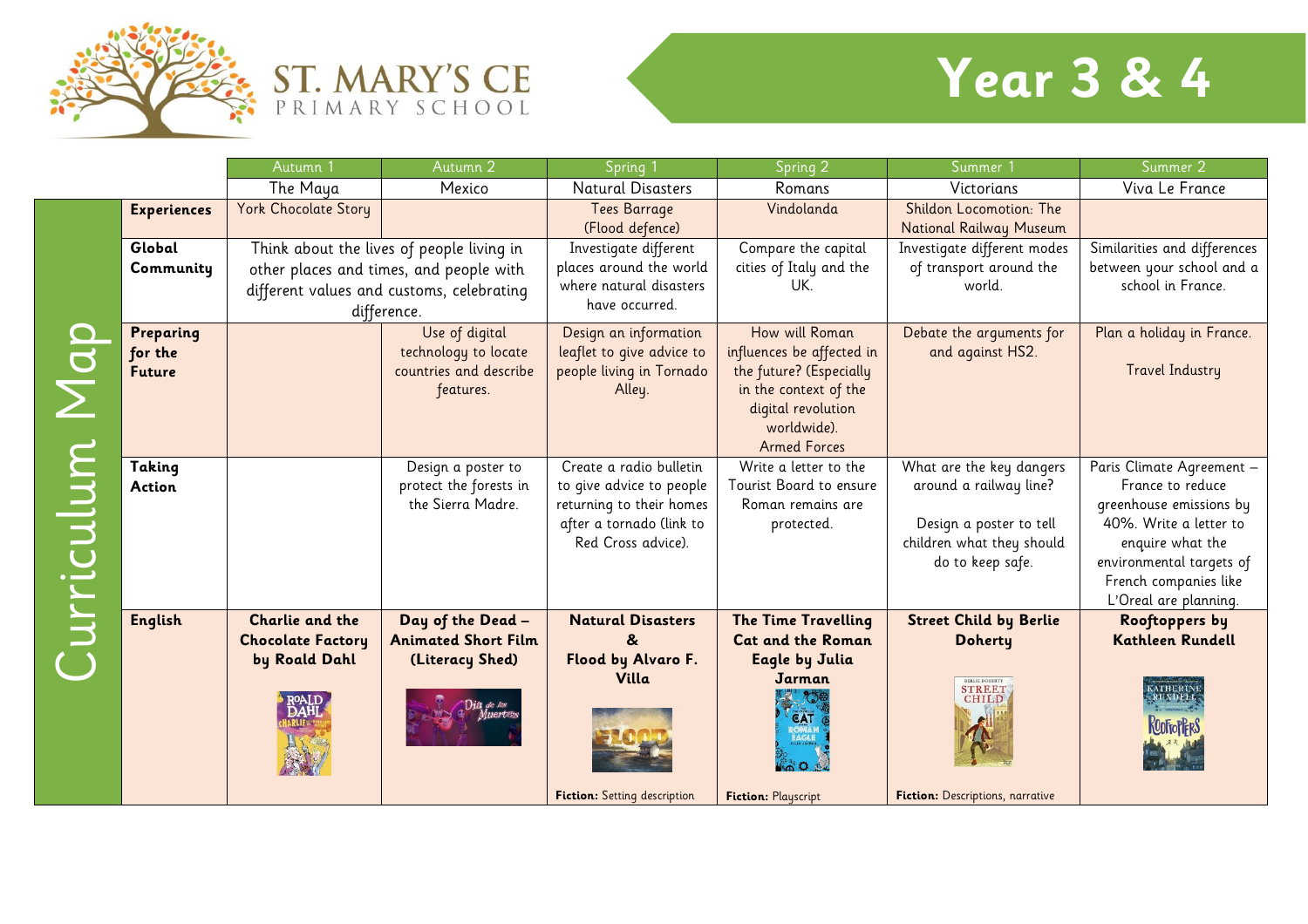|                | Fiction: Setting/character<br>description, narrative<br><b>Non-fiction: Newspaper</b><br>report, diary entry<br>Poetry<br><b>Spelling, Punctuation</b><br>and Grammar: Noun<br>phrases, conjunctions to<br>express time/place/cause.                                                     | Fiction: Setting/character<br>description, narrative<br><b>Non-fiction: Persuasive</b><br>leaflet, non-chronological<br>report<br>Poetry<br>Spelling, Punctuation and<br>Grammar: Adverbials,<br>direct speech.                                                                               | Non-fiction: Instructions,<br>non-chronological report<br>Poetry: Adverb poem<br>Spelling, Punctuation and<br>Grammar: Adverbs, tenses,<br>prepositions.                                                                                                                 | <b>Non-fiction: Persuasive</b><br>advert, diary entry<br>Poetry<br>Spelling, Punctuation and<br><b>Grammar:</b> Formal/informal,<br>standard English,<br>apostrophes.                                                                     | Non-fiction: Non-chronological<br>report, diary entry, biography<br>Poetry<br>Spelling, Punctuation and<br>Grammar: Paragraphs,<br>prefixes/suffixes - word families.                                                                                                                | Fiction: Setting description,<br>narrative<br>Non-fiction: Newspaper report,<br>journalistic writing, diary entry<br>Poetry<br>Spelling, Punctuation and<br>Grammar: Nouns, consolidation.                                                                                                       |
|----------------|------------------------------------------------------------------------------------------------------------------------------------------------------------------------------------------------------------------------------------------------------------------------------------------|-----------------------------------------------------------------------------------------------------------------------------------------------------------------------------------------------------------------------------------------------------------------------------------------------|--------------------------------------------------------------------------------------------------------------------------------------------------------------------------------------------------------------------------------------------------------------------------|-------------------------------------------------------------------------------------------------------------------------------------------------------------------------------------------------------------------------------------------|--------------------------------------------------------------------------------------------------------------------------------------------------------------------------------------------------------------------------------------------------------------------------------------|--------------------------------------------------------------------------------------------------------------------------------------------------------------------------------------------------------------------------------------------------------------------------------------------------|
| <b>Maths</b>   | <b>Y3 Power Maths</b><br>Textbook 3A:<br>Unit 1: Place Value<br>within 1000.<br>Unit 2: Addition and<br>Subtraction 1.<br><b>Y4 Power Maths</b><br>Textbook 3A:<br>Unit 1: Place Value -4<br>digit numbers 1.<br>Unit 2: Place Value -4<br>digit numbers 2.                              | <b>Y3 Power Maths</b><br>Textbook 3A:<br>Unit 3: Addition and<br>Subtraction 2.<br>Unit 4: Multiplication and<br>Division 1.<br><b>Y4 Power Maths</b><br>Textbook 3A:<br>Unit 3: Addition and<br>Subtraction.<br>Unit 4: Measure -<br>Perimeter.<br>Unit 5: Multiplication and<br>Division 1. | <b>Y3 Power Maths</b><br>Textbook 3B:<br>Unit 5: Multiplication and<br>Division 2.<br>Unit 6: Money.<br>Unit 7: Statistics.<br><b>Y4 Power Maths</b><br>Textbook 4B:<br>Unit 6: Multiplication and<br>Division 2.<br>Unit 7: Measure - Area.                             | <b>Y3 Power Maths</b><br>Textbook 3B:<br>Unit 8: Length.<br>Unit 9: Fractions 1.<br><b>Y4 Power Maths</b><br><b>Textbook 4B:</b><br>Unit 8: Fractions 1.<br>Unit 9: Fractions 2.<br>Unit 10: Decimals 1.                                  | <b>Y3 Power Maths</b><br>Textbook 3C:<br>Unit 10: Fractions 2.<br>Unit 11: Time.<br><b>Y4 Power Maths</b><br><b>Textbook 4C:</b><br>Unit 11: Decimals 2.<br>Unit 12: Money.<br>Unit 13: Time.                                                                                        | <b>Y3 Power Maths</b><br>Textbook 3C:<br>Unit 12: Angles and<br>Properties of Shapes.<br>Unit 13: Mass.<br>Unit 14: Capacity.<br><b>Y4 Power Maths</b><br>Textbook 4C:<br>Unit 14: Statistics.<br>Unit 15: Geometry - Angles<br>and 2D shapes.<br>Unit 16: Geometry - Position<br>and Direction. |
| <b>Science</b> | <b>Living Things and</b><br><b>Their Habitats</b><br>- Recognise that living<br>things can be grouped<br>in a variety of ways.<br>- Explore and use<br>classification keys to<br>help group, identify and<br>name a variety of living<br>things in their local and<br>wider environment. | Sound<br>- Identify how sounds are<br>made, associating some of<br>them with something<br>vibrating.<br>- Recognise that<br>vibrations from sounds<br>travel through a medium<br>to the ear.<br>- Find patterns between<br>the pitch of a sound and                                           | <b>Rocks</b><br>- Compare and group<br>together different kinds of<br>rocks on the basis of their<br>appearance and simple<br>physical properties.<br>- Describe in simple terms<br>how fossils are formed<br>when things that have<br>lived are trapped within<br>rock. | Electricity<br>- Identify common<br>appliances that run on<br>electricity.<br>- Construct a simple series<br>electrical circuit,<br>identifying and naming its<br>basic parts, including cells,<br>wires, bulbs, switches and<br>buzzers. | Light<br>- Recognise that they need<br>light in order to see things and<br>that dark is the absence of<br>light.<br>- Notice that light is reflected<br>from surfaces.<br>Recognise that light from the<br>sun can be dangerous and<br>that there are ways to protect<br>their eyes. | <b>Scientist and Inventors</b><br>Children will apply their<br>learning throughout the year<br>to different investigations<br>while learning about<br>significant scientists and<br>inventors throughout history.                                                                                |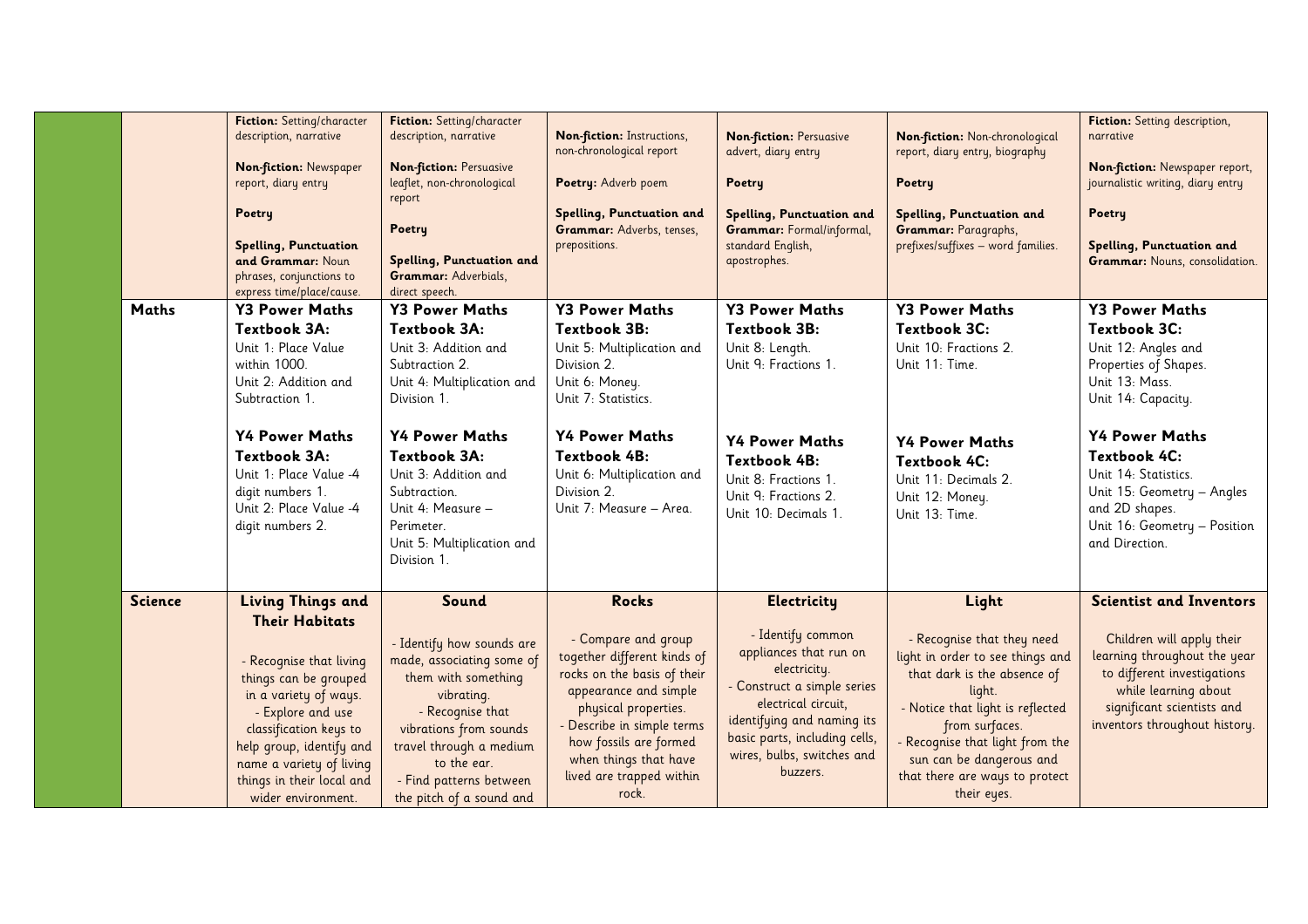|                    | - Recognise that          | features of the object that | - Recognise that soils are | - Identify whether or not a | - Recognise that shadows are                    |                        |
|--------------------|---------------------------|-----------------------------|----------------------------|-----------------------------|-------------------------------------------------|------------------------|
|                    | environments can          | produced it.                | made from rocks and        | lamp will light in a simple | formed when the light from a                    |                        |
|                    | change and that this      | - Find patterns between     | organic matter.            | series circuit, based on    | light source is blocked by a                    |                        |
|                    | can sometimes pose        | the volume of a sound       |                            | whether or not the lamp is  | solid object.                                   |                        |
|                    | dangers to living things. | and the strength of the     |                            | part of a complete loop     | Find patterns in the way that                   |                        |
|                    |                           | vibrations that produced    |                            | with a battery.             | the size of shadows changes.                    |                        |
|                    |                           |                             |                            | - Recognise that a switch   |                                                 |                        |
|                    |                           | - Recognise that sounds     |                            | opens and closes a circuit  |                                                 |                        |
|                    |                           | get fainter as the distance |                            | and associate this with     |                                                 |                        |
|                    |                           | from the sound increases.   |                            | whether or not a lamp       |                                                 |                        |
|                    |                           |                             |                            | lights in a simple series   |                                                 |                        |
|                    |                           |                             |                            | circuit.                    |                                                 |                        |
|                    |                           |                             |                            | - Recognise some common     |                                                 |                        |
|                    |                           |                             |                            | conductors and insulators,  |                                                 |                        |
|                    |                           |                             |                            | and associate metals with   |                                                 |                        |
|                    |                           |                             |                            | being good conductors.      |                                                 |                        |
| Religious          | God:                      | Gospel:                     | Salvation:                 | Kingdom of God:             | Thematic:                                       |                        |
| <b>Education</b>   | What is it like to        | What kind of world did      | Why Christians call the    | When Jesus left, what       | How and why do believers show their commitments |                        |
|                    | follow God?               | Jesus want?                 | day Jesus died 'Good       | next?                       | during the journey of life?                     |                        |
|                    |                           |                             | Friday'.                   |                             |                                                 |                        |
| <b>History</b> and | <b>Ancient Mayans:</b>    | Marvellous Mexico:          | Dynamic Earth:             | Edge of the Empire:         | <b>Full Steam Ahead:</b>                        | Vive la France:        |
| Geography          | Who were the Maya?        | What is Mexico like         | How would you deal         | Was Hadrian's Wall the      | How did trains turn Britain                     | Bonjour or Au Revoir?  |
|                    |                           | today?                      | with a disaster?           | final frontier?             | around?                                         |                        |
| Art and            | Design and                | Art                         | Design and                 | Art                         | Art                                             | Design and Technology  |
| Design             | Technology                | Line drawing, tone,         | Technology                 |                             |                                                 |                        |
| Technology         |                           | texture, form.              |                            | Roman mosaics               | Perspective drawing                             | Food Technology        |
|                    | Design and make a         | Day of the Dead —           | Electrical systems         |                             |                                                 |                        |
|                    | Mayan pyramid trap.       | design sugar skulls.        |                            |                             |                                                 |                        |
| Computing          | Computing systems         | Data and information -      | Programming A -            | Programming B -             | Creating media - Audio                          | Creating media - Photo |
|                    | and networks - The        | Data logging                | Repetition in shapes       | Repetition in games         | editing                                         | editing                |
|                    | Internet                  |                             |                            |                             |                                                 |                        |
|                    |                           |                             |                            |                             |                                                 |                        |
|                    |                           |                             |                            |                             |                                                 |                        |